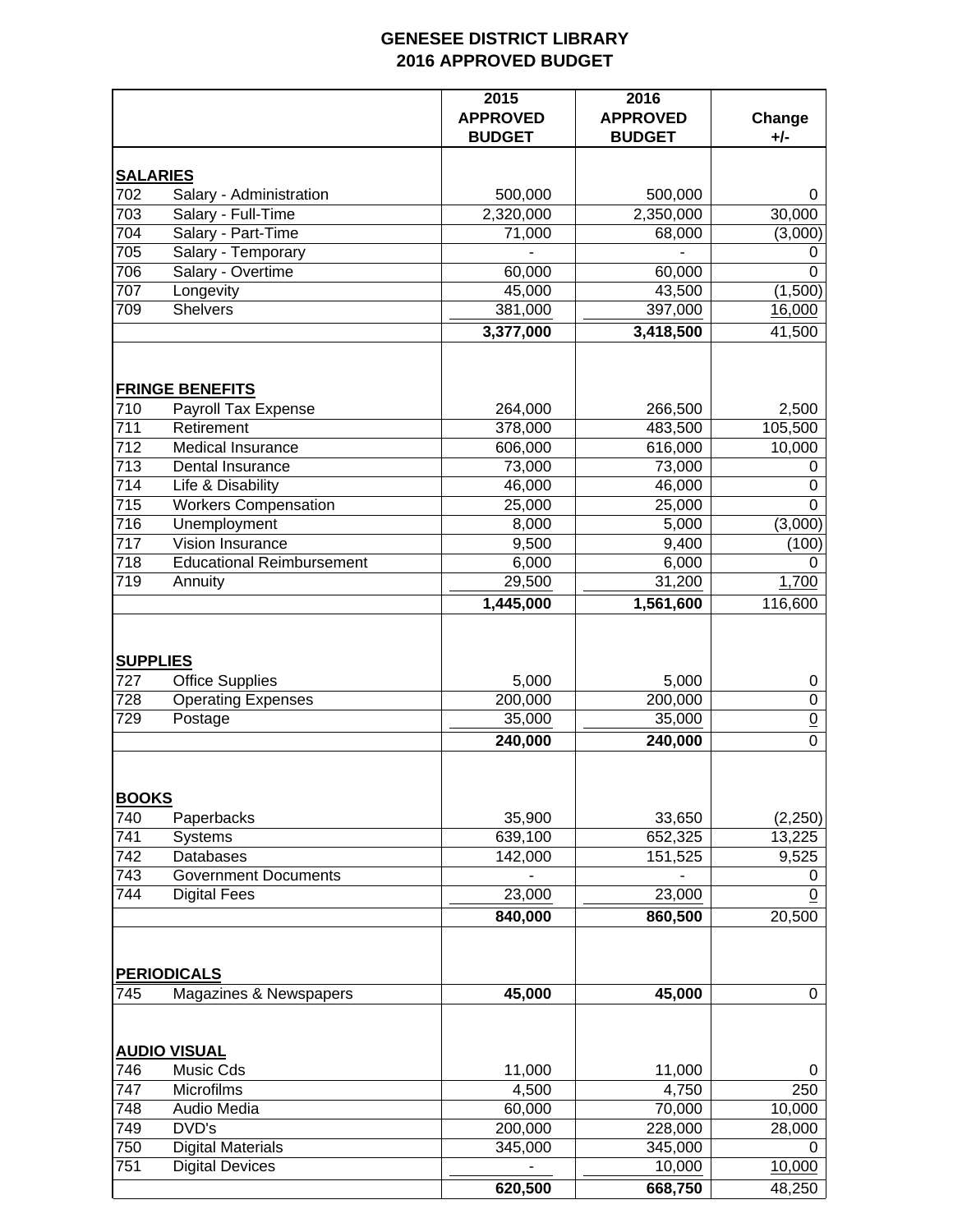## **GENESEE DISTRICT LIBRARY 2016 APPROVED BUDGET**

|                        |                                                     | 2015<br><b>APPROVED</b><br><b>BUDGET</b> | 2016<br><b>APPROVED</b><br><b>BUDGET</b> | Change<br>$+/-$  |
|------------------------|-----------------------------------------------------|------------------------------------------|------------------------------------------|------------------|
|                        | <u>CONTRACTUAL SERVICES</u>                         |                                          |                                          |                  |
| 802                    | Attorney                                            | 30,000                                   | 30,000                                   | 0                |
| 803                    | Payroll                                             | 15,000                                   | 16,000                                   | 1,000            |
| 804                    | Auditor                                             | 15,000                                   | 20,000                                   | 5,000            |
| 805                    | <b>Consulting Fees</b>                              | 10,000                                   | 10,000                                   | 0                |
| 806                    | Programming                                         | 80,000                                   | 93,000                                   | 13,000           |
| 807                    | Software                                            | 64,000                                   | 64,000                                   | 0                |
| 808                    | Staff Development                                   | 8,000                                    | 8,000                                    | 0                |
| 810                    | <b>Collection Costs</b>                             | 31,000                                   | 31,000                                   | 0                |
| 829                    | <b>OCLC &amp; MARC</b>                              | 59,000                                   | 59,000                                   | $\mathbf 0$      |
|                        |                                                     | 312,000                                  | 331,000                                  | 19,000           |
|                        | <b>TELEPHONE</b>                                    |                                          |                                          |                  |
| 850                    | Telephone                                           | 250,000                                  | 250,000                                  | 0                |
| <b>TRAVEL</b>          |                                                     |                                          |                                          |                  |
| 860                    | Travel - Regular                                    | 25,000                                   | 25,000                                   | 0                |
| 861                    | Travel - Workshop                                   | 7,000                                    | 7,000                                    | $\boldsymbol{0}$ |
| 863                    | Gas & Oil                                           | 8,000                                    | 8,000                                    | $\underline{0}$  |
|                        |                                                     | 40,000                                   | 40,000                                   | $\overline{0}$   |
| <b>PRINTING</b><br>900 | <b>Public Relations</b>                             | 95,000                                   | 105,000                                  | 10,000           |
| 901                    | Elections                                           |                                          |                                          | 0                |
| 902                    | Advertising/Recruitment                             |                                          |                                          | $\Omega$         |
| 903                    | <b>Printing &amp; Publishing</b>                    | 40,000                                   | 46,000                                   | 6,000            |
| 904                    | Events, Sponsorships & Themes                       | 38,000<br>173,000                        | 38,000                                   | $\overline{0}$   |
|                        | <b>INSURANCE</b>                                    |                                          | 189,000                                  | 16,000           |
| 910                    | <b>Building &amp; Contents</b>                      | 15,000                                   | 18,000                                   | 3,000            |
| 911                    | Liability & Bonds                                   | 15,000                                   | 10,000                                   | (5,000)          |
| 912                    | Car                                                 | 6,000                                    | 6,000                                    | $\overline{0}$   |
|                        |                                                     | 36,000                                   | 34,000                                   | (2,000)          |
| <b>UTILITIES</b>       |                                                     |                                          |                                          |                  |
| 920                    | <b>Public Utilities</b>                             | 55,000                                   | 55,000                                   | 0                |
|                        | <b>REPAIRS &amp; MAINTENANCE</b>                    |                                          |                                          |                  |
| 930                    | Equipment - Repairs & Maintenance                   | 10,000                                   | 10,500                                   | 500              |
| 931                    | <b>Equipment - Service Contracts</b>                | 95,000                                   | 100,000                                  | 5,000            |
| 933                    | Equipment - Lease                                   | 30,000                                   | 35,000                                   | 5,000            |
| 934                    | Building - Repairs & Maintenance                    | 15,000                                   | 17,000                                   | 2,000            |
| 935                    | <b>Building - Service Contracts</b>                 | 80,000                                   | 80,000                                   | 0                |
| 936<br>937             | <b>Building - Supplies</b><br><b>Computer Parts</b> | 7,000                                    | 7,500                                    | 500<br>0         |
| 938                    | Computers                                           | 5,000                                    | 5,000<br>100,000                         | 100,000          |
|                        |                                                     | 242,000                                  | 355,000                                  | 113,000          |